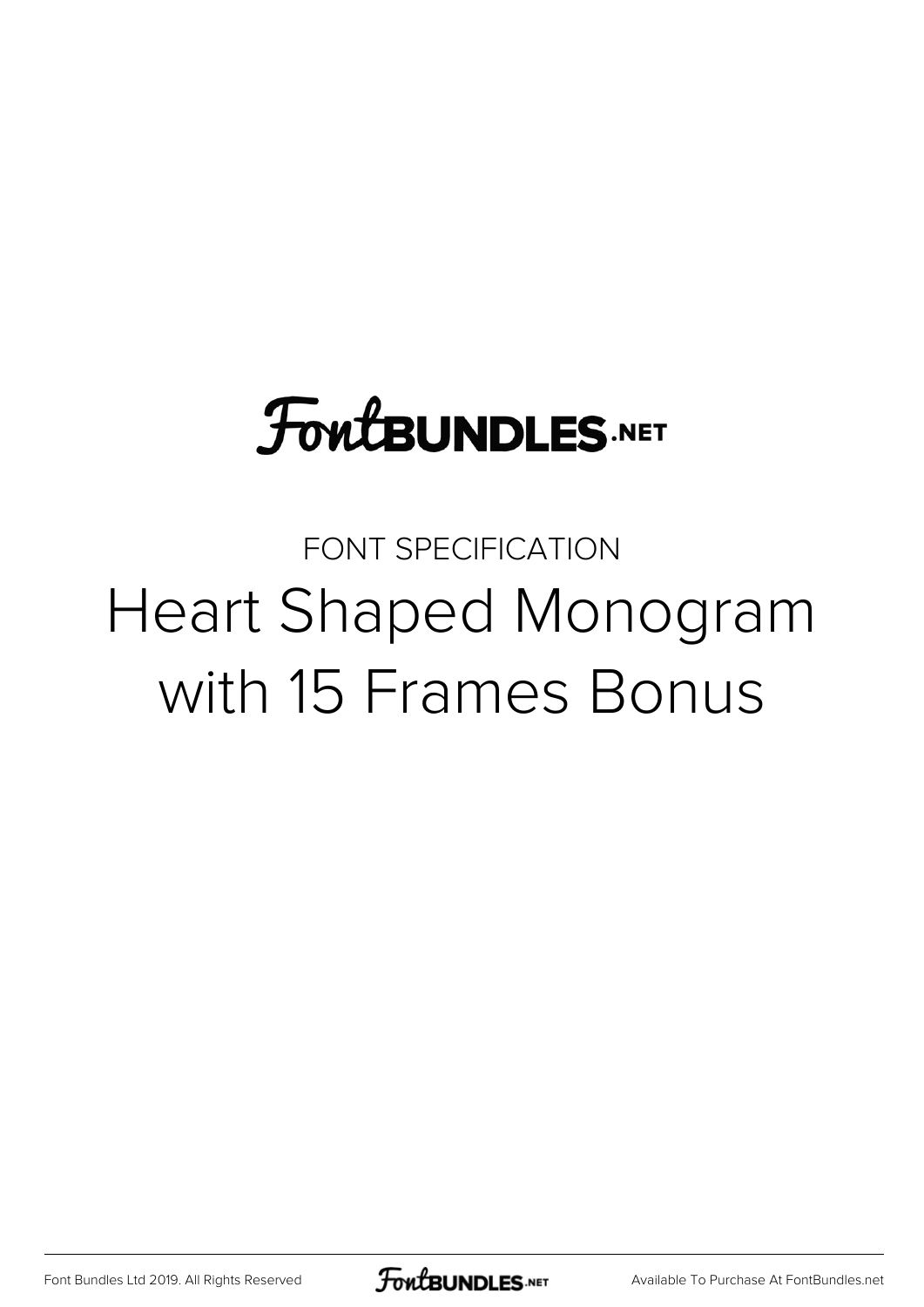#### HeartShapedMonogram Left - Regular

Uppercase Characters

### ABCDEFGHIJKLMNOPQRSTUVWXYZ

Lowercase Characters

### abcdefghijklmnopqrstuvwxyz

Numbers

0123456789

Punctuation and Symbols

### &

All Other Glyphs

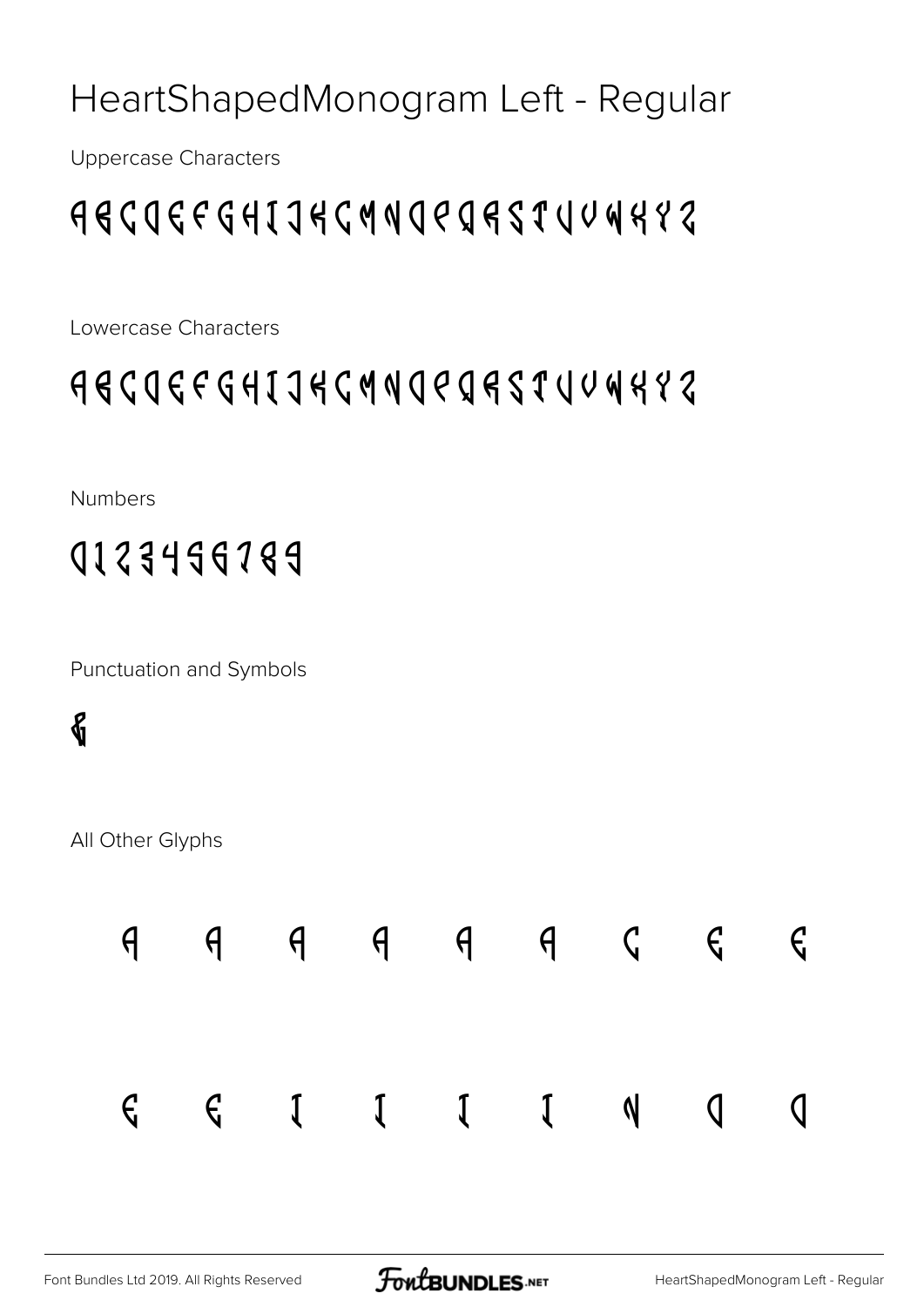|          |          |  | $\begin{array}{ccccccccccccccccc} \mathsf{q} & \mathsf{q} & \mathsf{q} & \mathsf{q} & \mathsf{q} & \mathsf{q} & \mathsf{q} & \mathsf{c} & \mathsf{c} & \mathsf{c} \end{array}$ |  |  |
|----------|----------|--|--------------------------------------------------------------------------------------------------------------------------------------------------------------------------------|--|--|
|          |          |  | $G \quad G \quad I \quad I \quad I \quad N \quad Q \quad Q$                                                                                                                    |  |  |
|          |          |  |                                                                                                                                                                                |  |  |
| $\gamma$ | $\gamma$ |  |                                                                                                                                                                                |  |  |

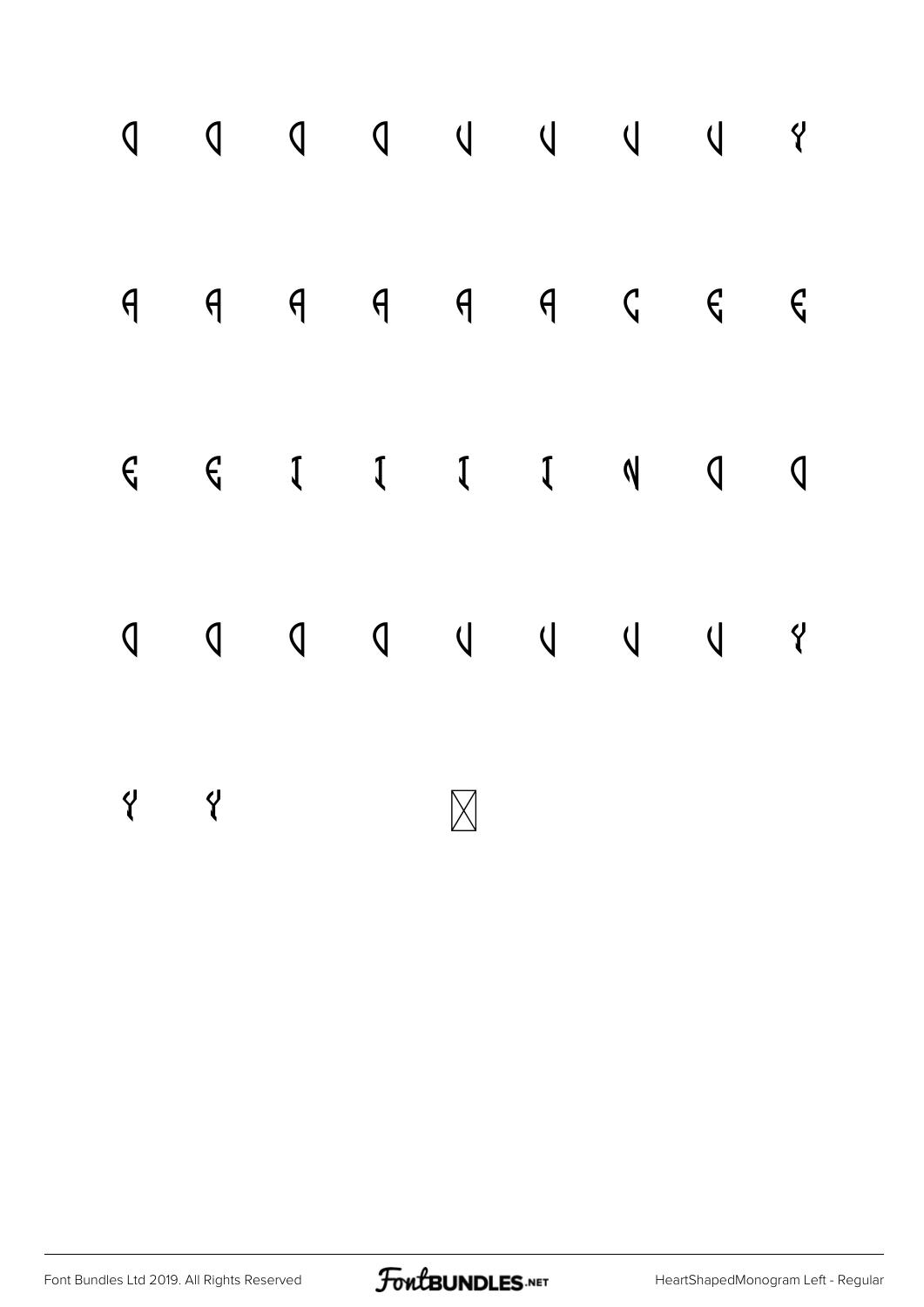#### HeartShapedMonogram Center - Regular

Uppercase Characters

# ABCDEFGHIJKLMNOPQRSTUVWXYZ

Lowercase Characters

# abcdefghijklmnopqrstuvwxyz

Numbers

# 0123456789

Punctuation and Symbols

### &

All Other Glyphs

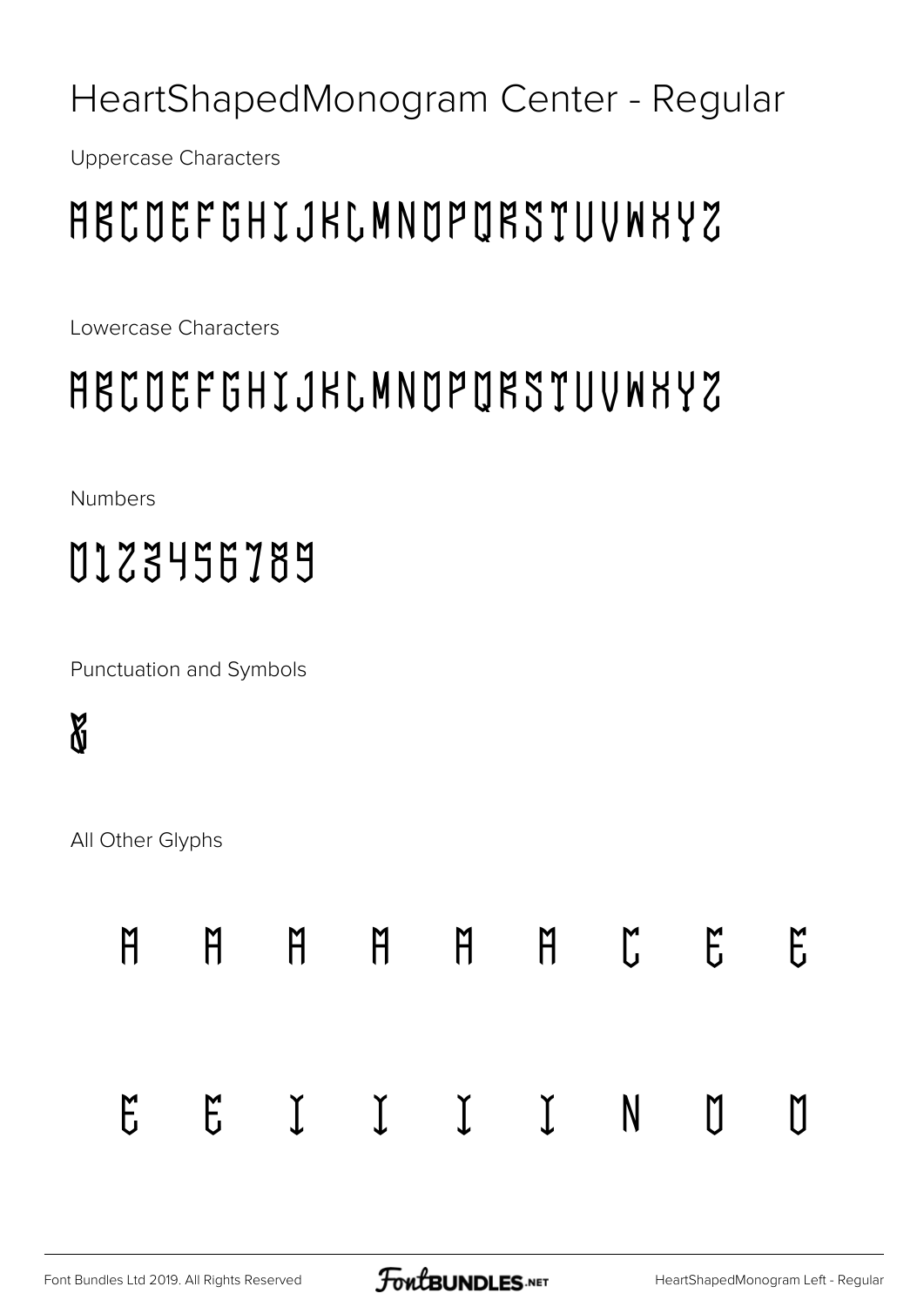

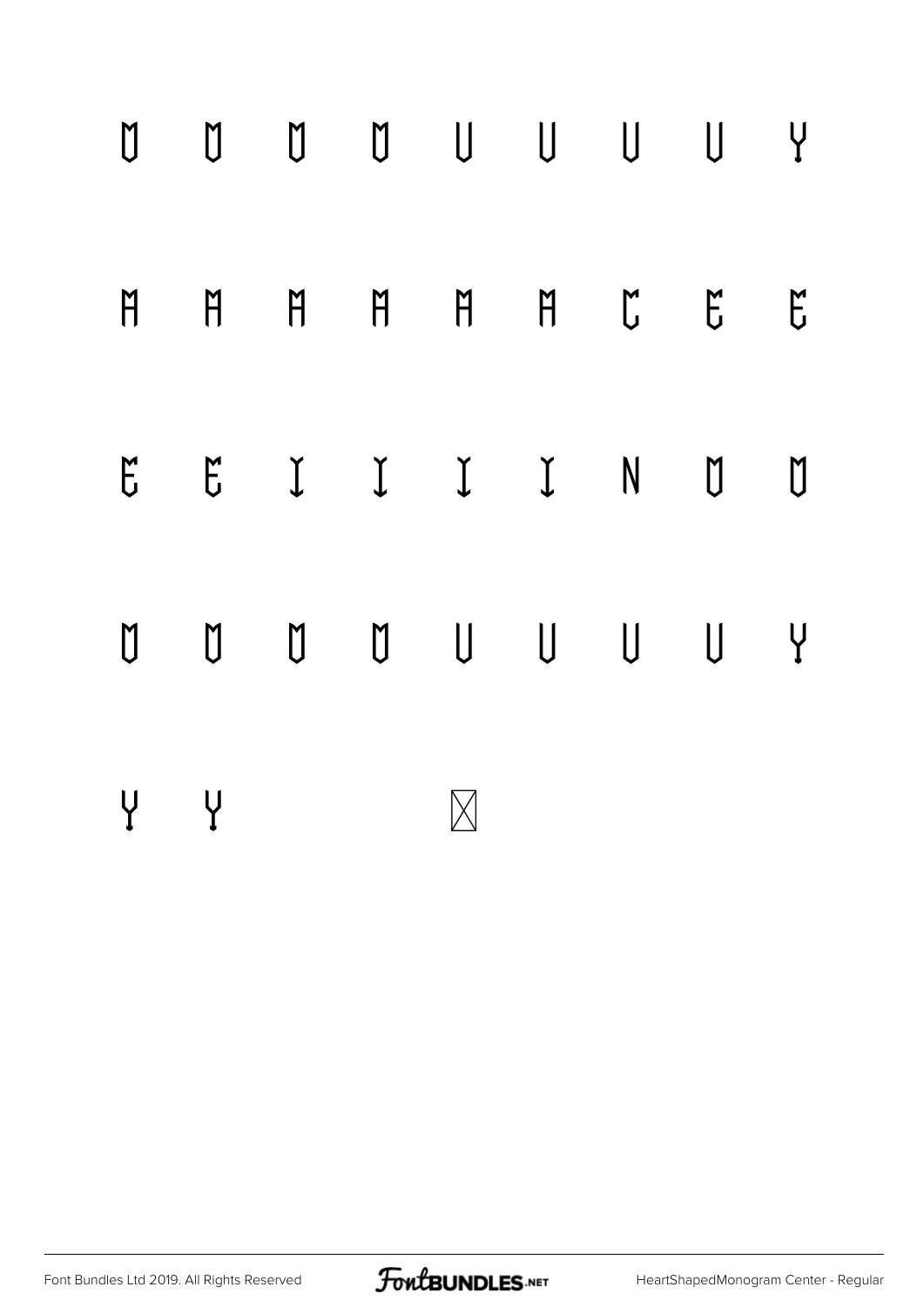#### HeartShapedMonogram Right - Regular

Uppercase Characters

### ABCDEFGHIJKLMNOPQRSTUVWXYZ

Lowercase Characters

#### abcdefghijklmnopqrstuvwxyz

Numbers

0123456789

Punctuation and Symbols

#### &

All Other Glyphs